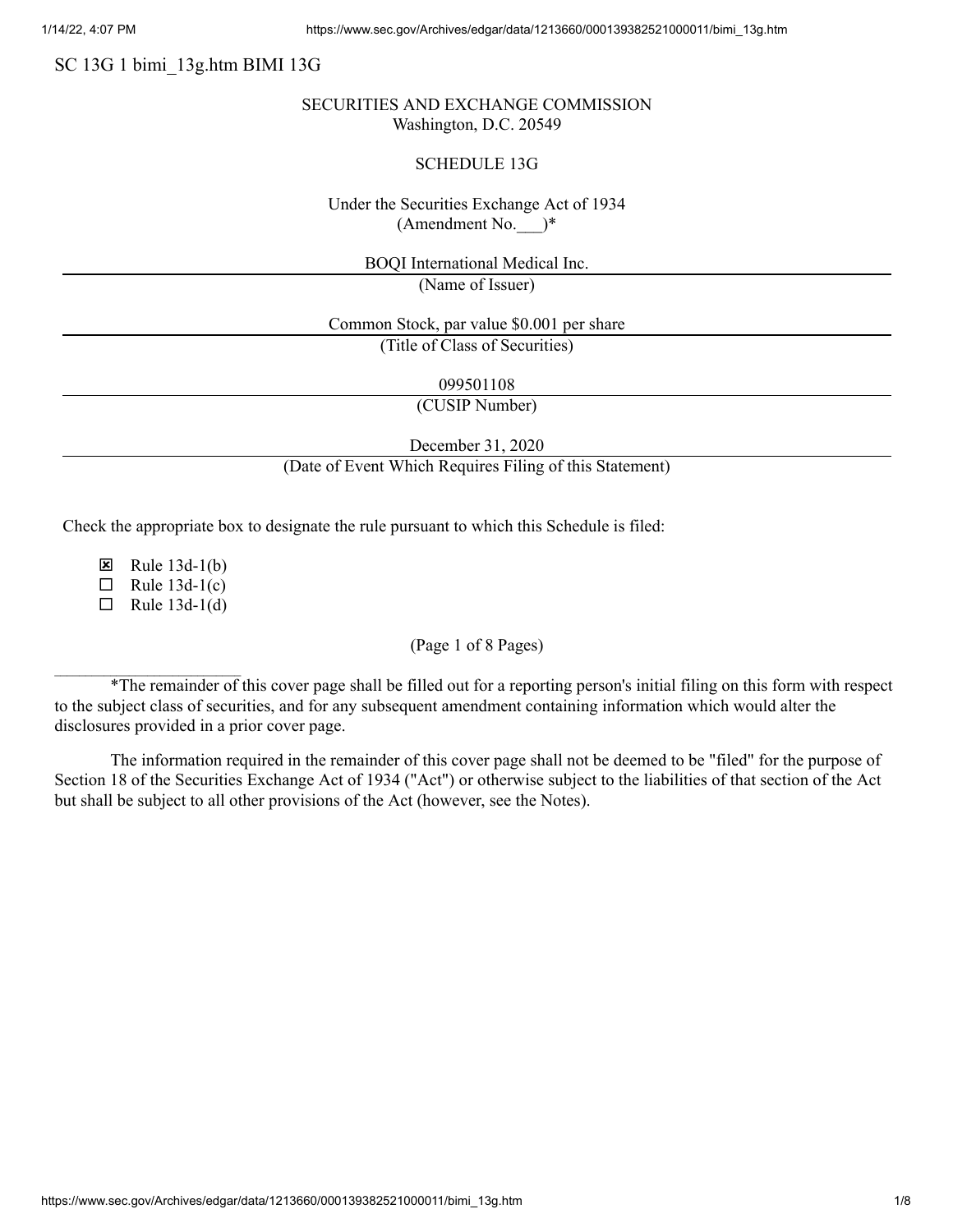| 1                                                                                                                              | NAME OF REPORTING PERSON<br>Hudson Bay Capital Management LP                                     |                                                                |  |  |
|--------------------------------------------------------------------------------------------------------------------------------|--------------------------------------------------------------------------------------------------|----------------------------------------------------------------|--|--|
| $\overline{2}$                                                                                                                 | CHECK THE APPROPRIATE BOX IF A MEMBER OF A GROUP                                                 | (a) $\Box$<br>(b)                                              |  |  |
| 3                                                                                                                              | <b>SEC USE ONLY</b>                                                                              |                                                                |  |  |
| 4                                                                                                                              | CITIZENSHIP OR PLACE OF ORGANIZATION<br><b>State of Delaware</b>                                 |                                                                |  |  |
| <b>NUMBER OF</b><br><b>SHARES</b><br><b>BENEFICIALLY</b><br><b>OWNED BY</b><br><b>EACH</b><br><b>REPORTING</b><br>PERSON WITH: | 5                                                                                                | <b>SOLE VOTING POWER</b><br>$\theta$                           |  |  |
|                                                                                                                                | 6                                                                                                | <b>SHARED VOTING POWER</b><br>1,050,000 shares of Common Stock |  |  |
|                                                                                                                                |                                                                                                  | SOLE DISPOSITIVE POWER<br>$\boldsymbol{0}$                     |  |  |
|                                                                                                                                | 8                                                                                                | SHARED DISPOSITIVE POWER<br>1,050,000 shares of Common Stock   |  |  |
| $\boldsymbol{Q}$                                                                                                               | AGGREGATE AMOUNT BENEFICIALLY OWNED BY EACH REPORTING PERSON<br>1,050,000 shares of Common Stock |                                                                |  |  |
| 10                                                                                                                             | CHECK BOX IF THE AGGREGATE AMOUNT IN ROW (9) EXCLUDES CERTAIN SHARES                             |                                                                |  |  |
| 11                                                                                                                             | PERCENT OF CLASS REPRESENTED BY AMOUNT IN ROW (9)<br>8.99%                                       |                                                                |  |  |
| 12                                                                                                                             | TYPE OF REPORTING PERSON<br>PN                                                                   |                                                                |  |  |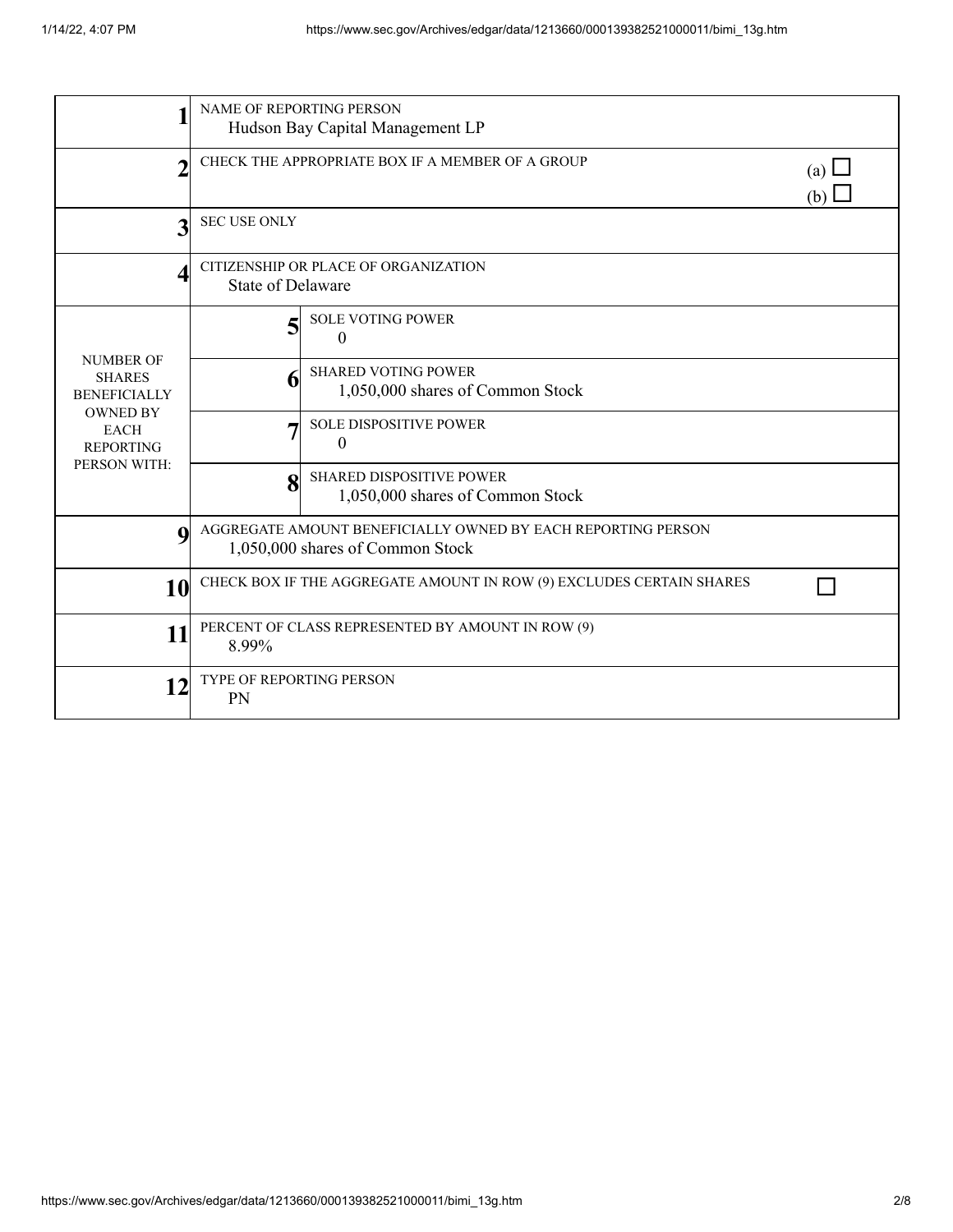|                                                                                                                                | <b>NAME OF REPORTING PERSON</b><br>Sander Gerber                                                 |                                                                     |  |  |
|--------------------------------------------------------------------------------------------------------------------------------|--------------------------------------------------------------------------------------------------|---------------------------------------------------------------------|--|--|
|                                                                                                                                | CHECK THE APPROPRIATE BOX IF A MEMBER OF A GROUP                                                 | (a) $\Box$<br>(b) $\Box$                                            |  |  |
| 3                                                                                                                              | <b>SEC USE ONLY</b>                                                                              |                                                                     |  |  |
| Δ                                                                                                                              | CITIZENSHIP OR PLACE OF ORGANIZATION<br><b>United States</b>                                     |                                                                     |  |  |
| <b>NUMBER OF</b><br><b>SHARES</b><br><b>BENEFICIALLY</b><br><b>OWNED BY</b><br><b>EACH</b><br><b>REPORTING</b><br>PERSON WITH: | 5                                                                                                | <b>SOLE VOTING POWER</b><br>$\theta$                                |  |  |
|                                                                                                                                | n                                                                                                | <b>SHARED VOTING POWER</b><br>11,050,000 shares of Common Stock     |  |  |
|                                                                                                                                |                                                                                                  | <b>SOLE DISPOSITIVE POWER</b><br>$\boldsymbol{0}$                   |  |  |
|                                                                                                                                | 8                                                                                                | <b>SHARED DISPOSITIVE POWER</b><br>1,050,000 shares of Common Stock |  |  |
| $\Omega$                                                                                                                       | AGGREGATE AMOUNT BENEFICIALLY OWNED BY EACH REPORTING PERSON<br>1,050,000 shares of Common Stock |                                                                     |  |  |
| 10                                                                                                                             | CHECK BOX IF THE AGGREGATE AMOUNT IN ROW (9) EXCLUDES CERTAIN SHARES                             |                                                                     |  |  |
| 11                                                                                                                             | PERCENT OF CLASS REPRESENTED BY AMOUNT IN ROW (9)<br>8.99%                                       |                                                                     |  |  |
| 12                                                                                                                             | <b>TYPE OF REPORTING PERSON</b><br>IN                                                            |                                                                     |  |  |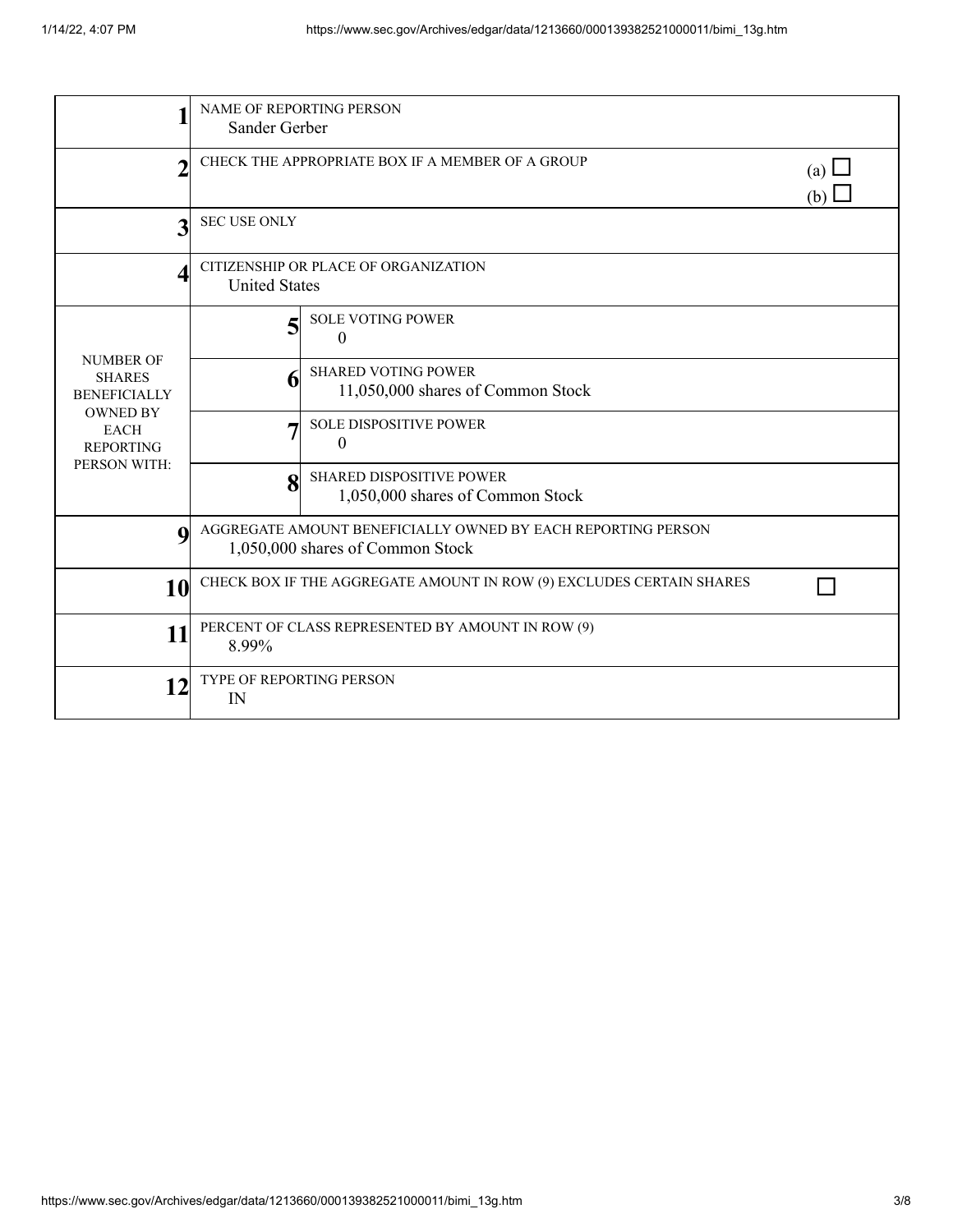# **Item 1(a). NAME OF ISSUER:**

The name of the issuer is BOQI International Medical Inc., a Nevada corporation (the "Company").

### **Item 1(b). ADDRESS OF ISSUER'S PRINCIPAL EXECUTIVE OFFICES:**

The Company's principal executive offices are located at Room 3601, Building A, Harbour View Place, No. 2 Wuwu Road, Zhongshan District, Dalian, Liaoning Province, P. R. China, 116000.

### **Item 2(a). NAME OF PERSON FILING:**

This statement is filed by Hudson Bay Capital Management LP (the "Investment Manager") and Mr. Sander Gerber ("Mr. Gerber"), who are collectively referred to herein as "Reporting Persons."

### **Item 2(b). ADDRESS OF PRINCIPAL BUSINESS OFFICE OR, IF NONE, RESIDENCE:**

The address of the business office of each of the Reporting Persons is 777 Third Avenue, 30th Floor, New York, NY 10017.

### **Item 2(c). CITIZENSHIP:**

The Investment Manager is a Delaware limited partnership. Mr. Gerber is a United States citizen.

## **Item 2(d). TITLE OF CLASS OF SECURITIES:**

Common Stock, par value \$0.001 per share (the "Common Stock").

### **Item 2(e). CUSIP NUMBER:**

099501108

### **Item 3. IF THIS STATEMENT IS FILED PURSUANT TO RULES 13d-1(b) OR 13d-2(b) OR (c), CHECK WHETHER THE PERSON FILING IS A:**

- (a)  $\Box$  Broker or dealer registered under Section 15 of the Act (15 U.S.C. 780);
- (b)  $\Box$  Bank as defined in Section 3(a)(6) of the Act (15 U.S.C. 78c);
- (c)  $\Box$  Insurance company as defined in Section 3(a)(19) of the Act (15 U.S.C. 78c);
- (d)  $\Box$  Investment company registered under Section 8 of the Investment Company Act of 1940 (15 U.S.C. 80a-8);
- (e)  $\qquad \qquad \boxed{\mathbf{\Sigma}}$  Investment adviser in accordance with Rule 13d-1(b)(1)(ii)(E);
- (f)  $\square$  Employee benefit plan or endowment fund in accordance with Rule  $13d-1(b)(1)(ii)(F);$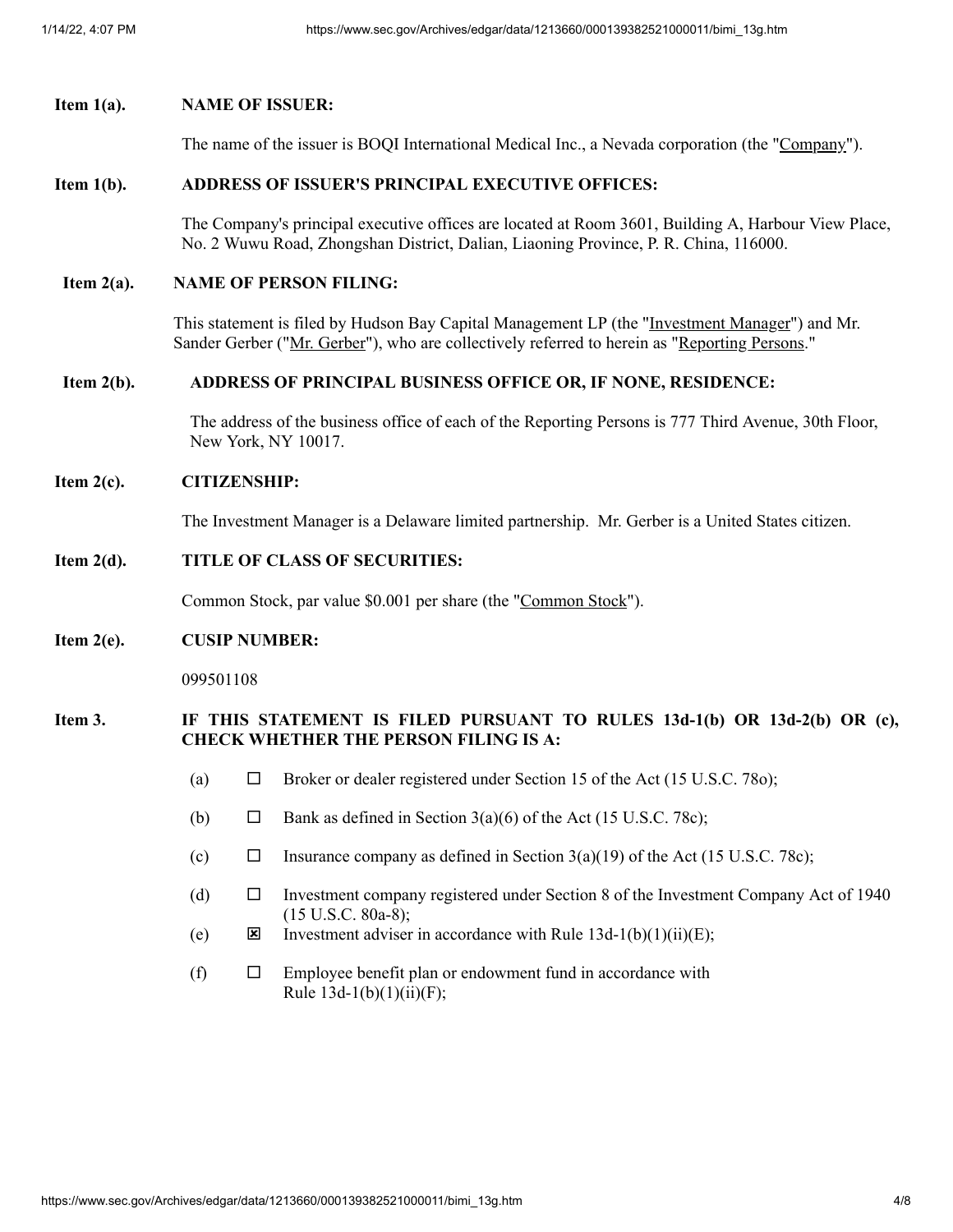- $(g)$  **E** Parent holding company or control person in accordance with Rule  $13d-1(b)(1)(ii)(G);$
- (h)  $\Box$  Savings association as defined in Section 3(b) of the Federal Deposit Insurance Act (12) U.S.C. 1813);
- $(i)$   $\square$  Church plan that is excluded from the definition of an investment company under Section 3(c)(14) of the Investment Company Act (15 U.S.C. 80a-3);
- (j)  $\Box$  Non-U.S. institution in accordance with Rule 13d-1(b)(1)(ii)(J);
- (k)  $\Box$  Group, in accordance with Rule 13d-1(b)(1)(ii)(K).

If filing as a non-U.S. institution in accordance with Rule  $13d-1(b)(1)(ii)(J)$ , please specify the type of institution:

### **Item 4. OWNERSHIP**

The information required by Items  $4(a) - (c)$  is set forth in Rows  $(5) - (11)$  of the cover page for each Reporting Person hereto and is incorporated herein by reference for each such Reporting Person.

The percentages used in this Schedule 13G are calculated based upon 11,681,502 shares of Common Stock outstanding as of November 13, 2020, as reported in the Company's Quarterly Report on Form 10-Q for the quarterly period ended September 30, 2020 filed with the Securities and Exchange Commission on November 16, 2020.

The Investment Manager serves as the investment manager to Hudson Bay Master Fund Ltd., in whose name the reported shares of Common Stock are held. As such, the Investment Manager may be deemed to be the beneficial owner of all shares of Common Stock held by Hudson Bay Master Fund Ltd. Mr. Gerber serves as the managing member of Hudson Bay Capital GP LLC, which is the general partner of the Investment Manager. Mr. Gerber disclaims beneficial ownership of these securities.

# **Item 5. OWNERSHIP OF FIVE PERCENT OR LESS OF A CLASS.**

Not applicable.

#### **Item 6. OWNERSHIP OF MORE THAN FIVE PERCENT ON BEHALF OF ANOTHER PERSON.**

See Item 4.

# **Item 7. IDENTIFICATION AND CLASSIFICATION OF THE SUBSIDIARY WHICH ACQUIRED THE SECURITY BEING REPORTED ON BY THE PARENT HOLDING COMPANY.**

Not applicable.

#### **Item 8. IDENTIFICATION AND CLASSIFICATION OF MEMBERS OF THE GROUP.**

Not applicable.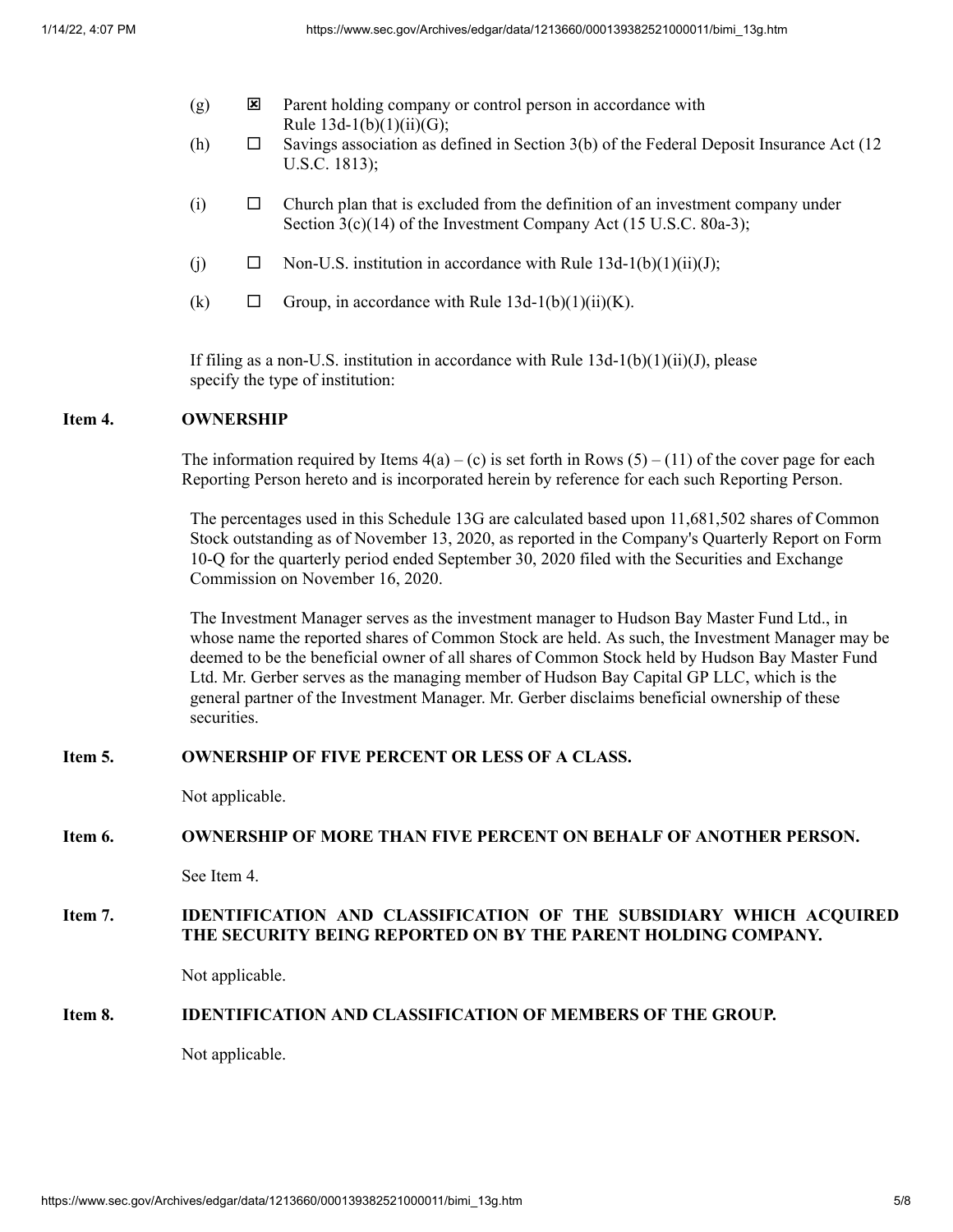### **Item 9. NOTICE OF DISSOLUTION OF GROUP.**

Not applicable.

### **Item 10. CERTIFICATION.**

Each of the Reporting Persons hereby makes the following certification:

By signing below each Reporting Person certifies that, to the best of his or its knowledge and belief, the securities referred to above were acquired and are held in the ordinary course of business and were not acquired and are not held for the purpose of or with the effect of changing or influencing the control of the issuer of the securities and were not acquired and are not held in connection with or as a participant in any transaction having that purpose or effect.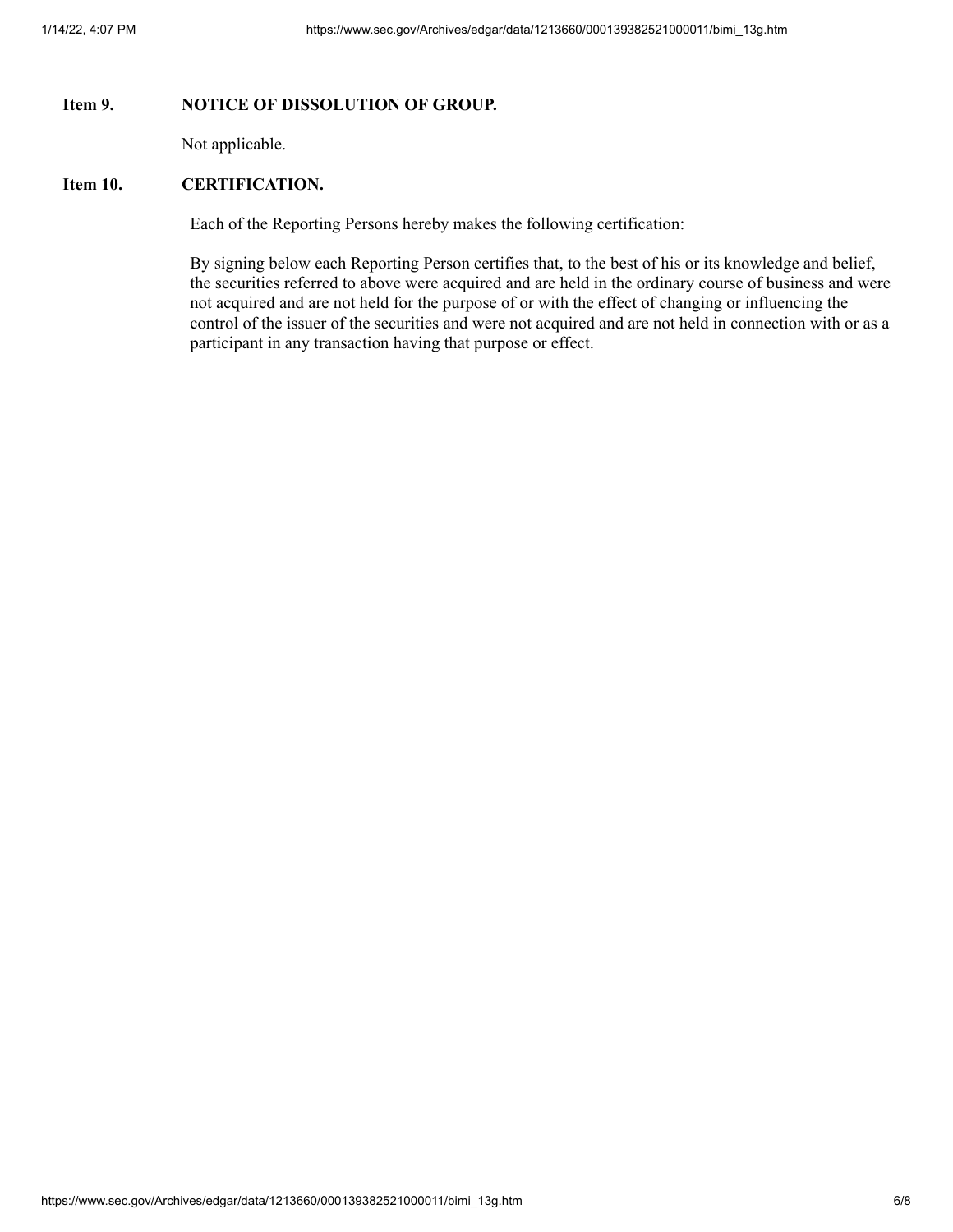# **SIGNATURES**

After reasonable inquiry and to the best of its or his knowledge and belief, each of the undersigned certifies that the information set forth in this statement is true, complete and correct.

DATE: February 8, 2021

## **HUDSON BAY CAPITAL MANAGEMENT LP**

By: /s/ Sander Gerber Name: Sander Gerber Title: Authorized Signatory

/s/ Sander Gerber **SANDER GERBER**